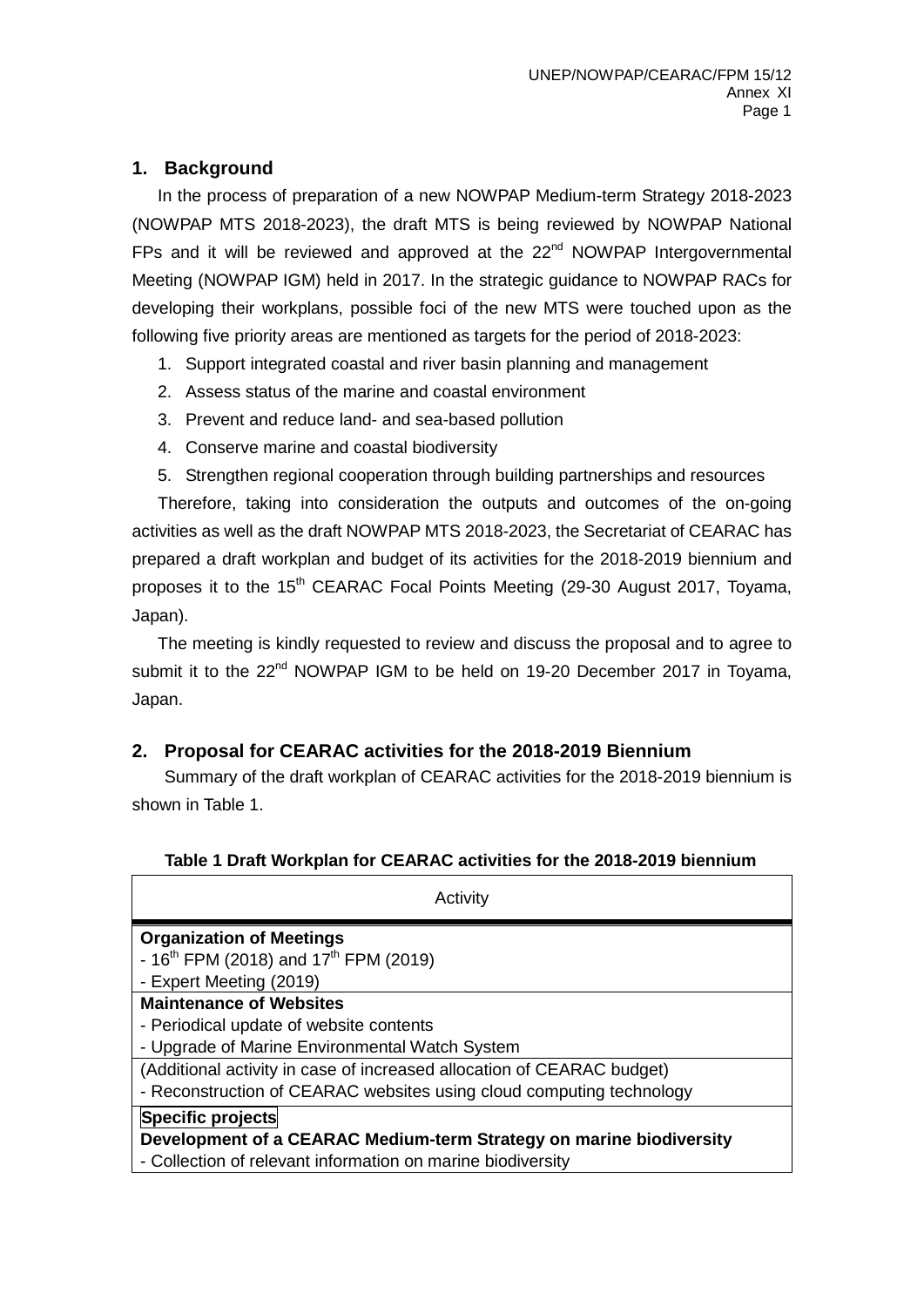- Review of collected information by marine biodiversity experts - Organization of marine biodiversity workshop and meeting for development of CEARAC Medium-term Strategy on Marine Biodiversity - Development of CEARAC Medium-term Strategy on Marine Biodiversity **Development of a tool for mapping seagrass distribution in the NOWPAP region** - Detection of potential seagrass habitat - Development of a tool for mapping seagrass distribution - Construction of web-based service for mapping seagrass distribution (Additional activity in case of increased allocation of CEARAC budget) **Consideration of future direction of NOWPAP marine biodiversity activities** - Collection of information on marine biodiversity activities in other regional seas programmes - Organization of series of meetings **Cooperation/Coordination with other NOWPAP RACs and/or local/regional/international organizations** - Co-organization of events, such as meeting, workshops, and trainings. - Information sharing by participation in other RACs/NOWPAP partners meetings and other events

#### **2.1 Organization of Meetings (16th and 17th FPM and an Expert Meeting)**

The 16<sup>th</sup> and 17<sup>th</sup> CEARAC Focal Points Meetings (FPM) will be held in Toyama, Japan in spring 2018 and fall 2019 respectively.

Each FPM will review the progress of on-going activities and give suggestions for smooth implementation and successful completion of planned activities. In addition, in the 17<sup>th</sup> FPM, CEARAC FPs will discuss a draft workplan and budget of CEARAC activities for the 2020-2021 biennium.

In an Expert Meeting, nominated national experts to be involved in CEARAC activities and other researchers in the NOWPAP region and NOWPAP partner organizations will gather to review the interim reports of CEARAC activities for the 2018-2019 biennium and exchange opinions on follow-up activities and/or future activities.

#### **2.2 Maintenance of CEARAC websites**

CEARAC plans to update its website contents periodically by adding new data/ information and posting developed reports and annual newsletters to disseminate information and raise public awareness on the marine and coastal environment.

CEARAC also plans to use 'cloud computing' service in the near future, and will start preparing its application. So, in case of budget increase for CEARAC activities,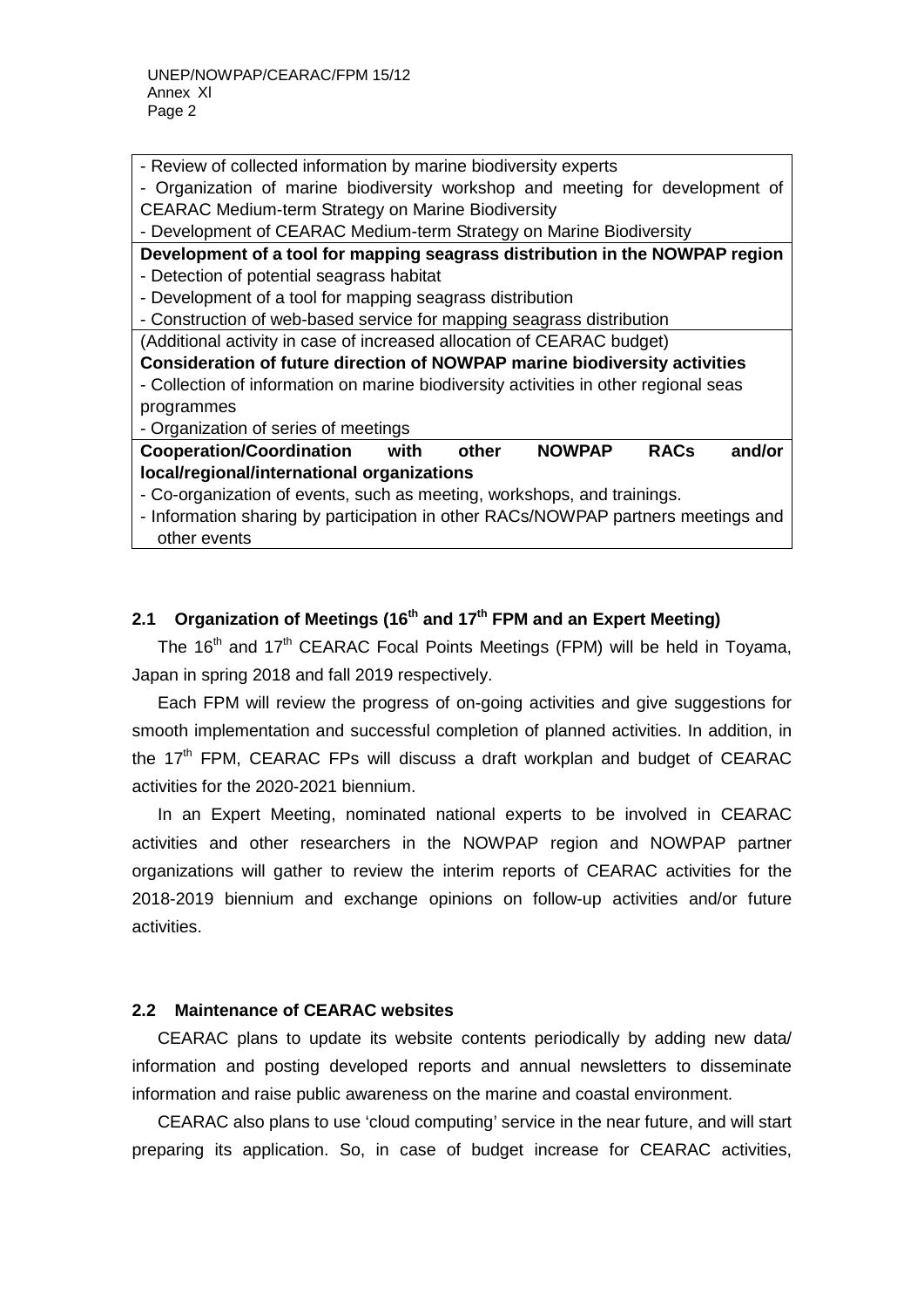CEARAC plans to move existing websites and database to cloud server for reduction of operation cost and ease of maintenance.

#### **2.3 Specific Projects**

CEARAC plans to implement the following two specific projects in the 2018-2019 biennium. If budget increase for CEARAC activities is adopted as part of budget increase for entire NOWPAP activities for the 2018-2019 biennium in the 22<sup>nd</sup> NOWPAP IGM to be held in December 2017, CEARAC plans to implement one more project in the following 2.3.3 and reconstruction of CEARAC websites by cloud computing technology.

#### **2.3.1 Development of a CEARAC Medium-term Strategy on marine biodiversity**

CEARAC implemented various activities on marine biodiversity conservation in the past and current biennia. However, a number of gaps have identified among the member states and CEARAC FPs have suggested to set a clear direction of CEARAC marine biodiversity activity. Therefore, CEARAC will propose to develop a CEARAC Medium-term Strategy on Marine Biodiversity which shows CEARAC's vision and direction on marine biodiversity conservation and future workplans of CEARAC.

# **2.3.2 Development of a tool for mapping seagrass distribution in the NOWPAP region**

CEARAC will start developing a tool for mapping seagrass distribution in the NOWPAP region by using cloud computing technology. This activity aims to provide updated information of seagrass distribution by active involvement of users/visitors of CEARAC website by using cloud computing resources.

#### **2.3.3 Consideration of future direction of NOWPAP marine biodiversity activities**

NOWPAP Medium-term Strategy 2012-2017 has proposed to develop the NOWPAP Regional Action Plan on Marine and Coastal Biodiversity (NOWPAP RAP-BD). NOWPAP RAP-BD shows a future vison on conservation of marine and coastal biodiversity in the NOWPAP region and role of each RAC and member state for implementation of relevant activities. However, NOWPAP RAP-BD has not been developed by now although CEARAC has implemented its activities on marine biodiversity in the past and current biennia.

Then, CEARAC plans to develop CEARAC Medium-term Strategy on Marine Biodiversity for the 2018-2019 biennium. Collected information through this project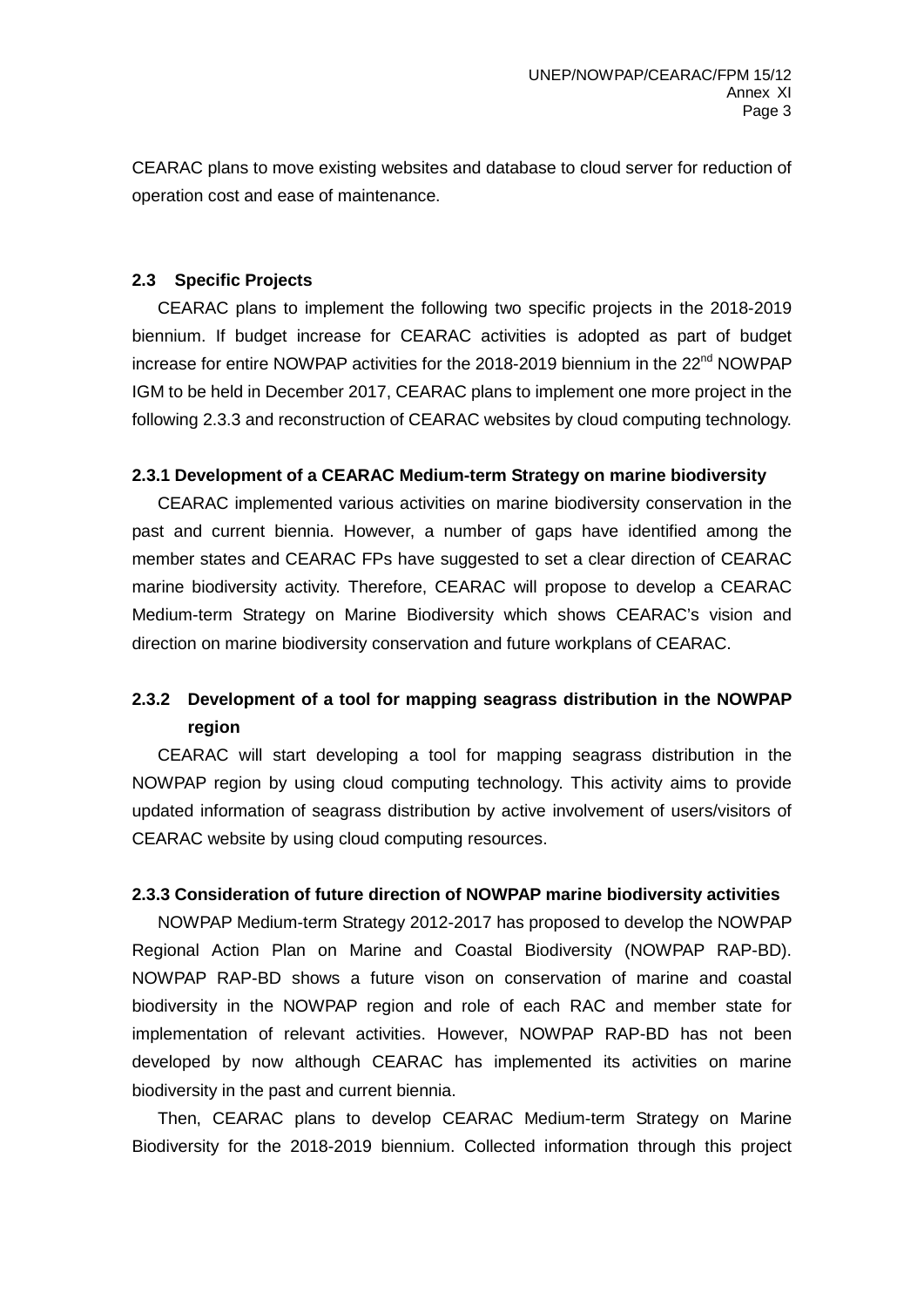helps share common understanding for discussing NOWPAP's future direction on marine biodiversity, so CEARAC plans to provide opportunities to discuss future direction of NOWPAP marine biodiversity activities with close involvement of NOWPAP RCU and RACs as well as RAC and National FPs and government officials of the member states.

## **2.4 Cooperation and coordination with other NOWPAP RACs and/or relevant local/regional/international organizations**

CEARAC will actively participate in meetings and/or workshops held by NOWPAP RCU, other NOWPAP RACs, NOWPAP partners and other relevant regional and international organizations to exchange/share information and data as well as to disseminate past and present CEARAC activities.

Also, CEARAC explores opportunities to co-organize meetings, workshops and/or training sessions with other organizations to strengthen collaboration with them, avoid unnecessary overlapping of activities, utilize existing knowledge/techniques and human resources in an efficient and effective manner as well as increase visibility of CEARAC and NOWPAP in wider communities.

#### **3. Budget plan for the 2018-2019 biennium** .

NOWPAP RCU requested to all RACs to propose two budgetary options for the 2018-2019 biennium. One is same as the current biennium as shown in Budget Plan 1 (Table 2-1). The other is a budget plan with 30 % increase over the current biennium as shown in Budget Plan 2 (Table 2-2).

|                                        | Planned Budget (US\$) |         |        |                       |
|----------------------------------------|-----------------------|---------|--------|-----------------------|
| Activity                               | 2018                  | 2019    | Total  | Time                  |
| <b>Organization of meetings</b>        |                       |         |        | $16th$ - spring 2018  |
| - $16^{th}$ and $17^{th}$ FPMs         | 27,000                | 27,000  | 54,000 | $17^{th}$ - fall 2019 |
| - Expert Meeting                       |                       |         |        | EM - 2019             |
| <b>Maintenance of Websites</b>         |                       |         |        | 2018-2019             |
| - Updating web contents                | 6,000                 | 6,000   | 12,000 |                       |
| - Upgrading Marine Environmental Watch | in-kind               |         |        |                       |
| System                                 |                       | in-kind |        |                       |
| <b>Specific projects</b>               |                       |         |        |                       |

**Table 2-1 Workplan and Budget Plan 1 for CEARAC Activities for the 2018-2019 biennium (US\$ 140,000)**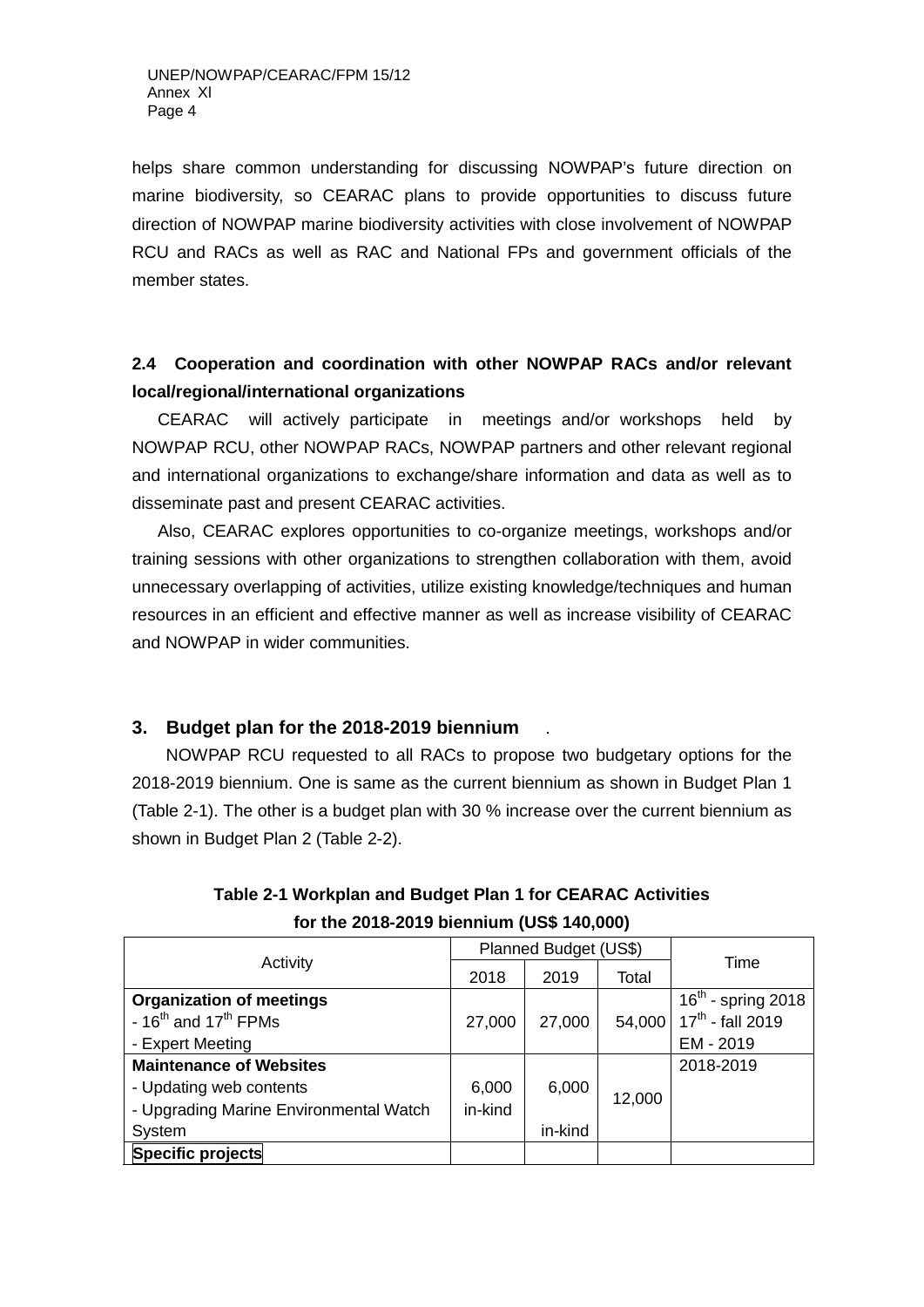| Development of CEARAC<br>MTS<br><b>on</b> |        |          |         |           |
|-------------------------------------------|--------|----------|---------|-----------|
| <b>Marine Biodiversity</b>                |        |          | 30,000  |           |
| - Collecting information                  | 10,000 |          |         | 2018      |
| - Reviewing collected information         | 3,000  |          |         | 2018      |
| - Organizing workshop/meeting             |        | 15,000   |         | 2019      |
| - Developing CEARAC MTS                   |        | 2,000    |         | 2019      |
| Development of a tool for mapping         |        |          |         |           |
| seagrass distribution in the NOWPAP       |        |          |         |           |
| region                                    |        |          |         |           |
| - Detecting potential seagrass habitat    | 20,000 |          | 40,000  | 2018      |
| - Developing a tool for mapping seagrass  |        | 20,000   |         | 2019      |
| distribution                              |        |          |         |           |
| - Constructing web-based service for      |        | external |         | 2019      |
| mapping seagrass distribution             |        |          |         |           |
| Cooperation/coordination<br>with<br>other | 2,000  |          |         |           |
| <b>RACs and relevant organizations</b>    |        | 2,000    | 4,000   | 2018-2019 |
| TOTAL                                     | 68,000 | 72,000   | 140,000 |           |

# **Table 2-2 Workplan and Budget Plan 2 for CEARAC Activities for the 2018-2019 biennium (US\$ 180,000)**

|                                           | Planned Budget (US\$) |         |        |                       |
|-------------------------------------------|-----------------------|---------|--------|-----------------------|
| Activity                                  | 2018                  | 2019    | Total  | Time                  |
| <b>Organization of meetings</b>           |                       |         |        | $16th$ - spring 2018  |
| - $16^{th}$ and $17^{th}$ FPM             | 27,000                | 27,000  | 54,000 | $17^{th}$ - fall 2019 |
| - Expert Meeting                          |                       |         |        | EM - 2019             |
| <b>Maintenance of Websites</b>            |                       |         |        | 2018-2019             |
| - Updating web contents                   | 6,000                 | 6,000   | 12,000 |                       |
| - Upgrading Marine Environmental Watch    | in-kind               | in-kind |        |                       |
| System                                    |                       |         |        |                       |
| Reconstructing CEARAC websites and        |                       | 10,000  | 10,000 |                       |
| database by cloud computing technology*   |                       |         |        |                       |
| Specific projects                         |                       |         |        |                       |
| Development of CEARAC<br><b>MTS</b><br>on |                       |         |        |                       |
| <b>Marine Biodiversity</b>                |                       |         |        |                       |
| - Collecting information                  | 10,000                |         |        | 2018                  |
| - Reviewing collected information         | 3,000                 |         | 30,000 | 2018                  |
| - Organizing workshop/meeting             |                       | 15,000  |        | 2019                  |
| - Developing CEARAC MTS                   |                       | 2,000   |        | 2019                  |
| Development of a tool for mapping         |                       |         |        |                       |
| seagrass distribution in the NOWPAP       |                       |         |        |                       |
| region                                    |                       |         | 40,000 |                       |
| - Detecting potential seagrass habitat    | 20,000                |         |        | 2018                  |
| - Developing a tool for mapping seagrass  |                       | 20,000  |        | 2019                  |
| distribution                              |                       |         |        |                       |